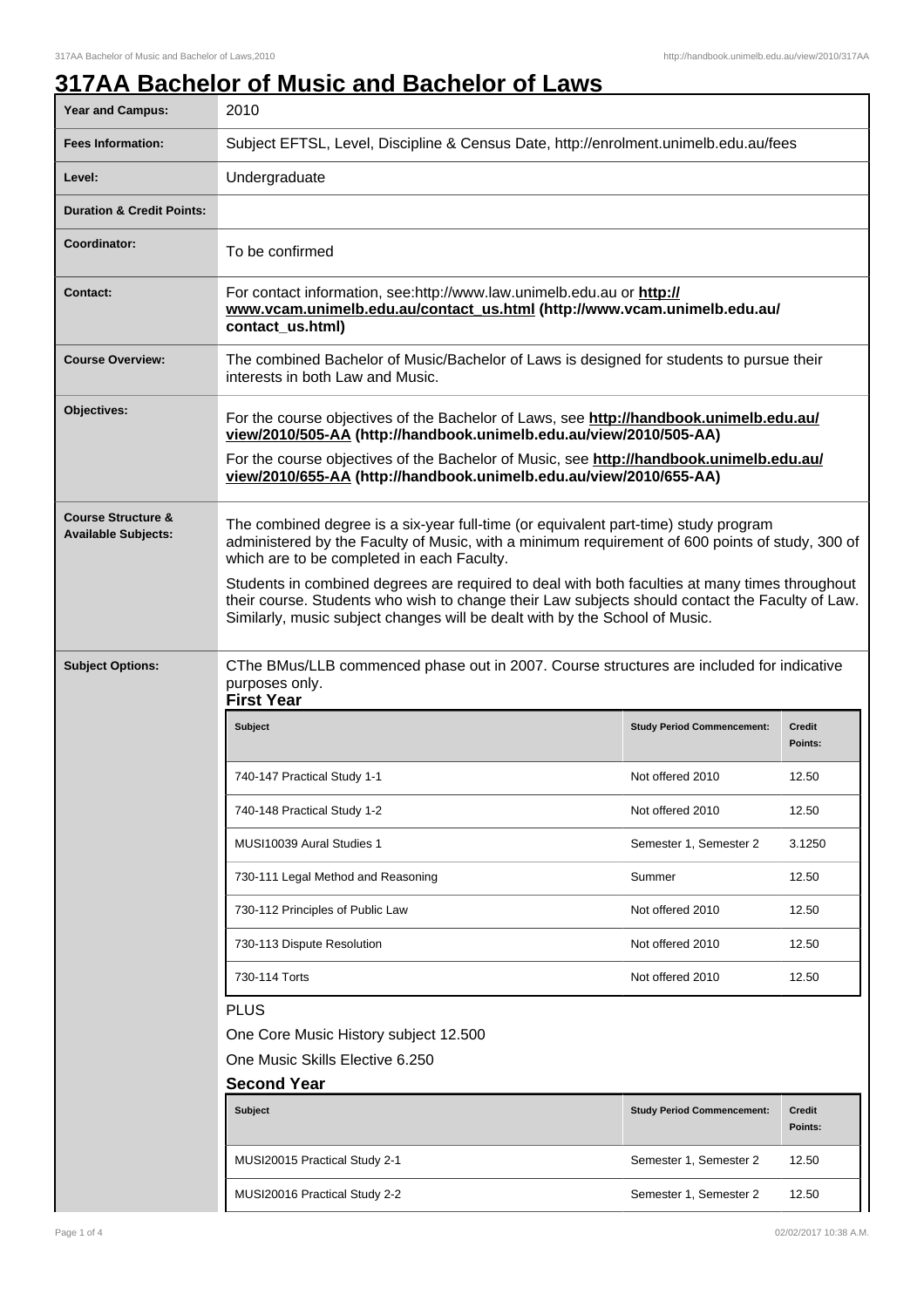| 740-141 Music Techniques 1-1 | Not offered 2010 | 12.50 |
|------------------------------|------------------|-------|
| 730-212 Legal Theory         | Not offered 2010 | 12.50 |
| 730-213 Obligations          | Not offered 2010 | 12.50 |
| 730-214 Constitutional Law   | Not offered 2010 | 12.50 |
| 730-215 Contracts            | Not offered 2010 | 12.50 |

### PLUS

Two Music Skills Electives 12.500

| <b>Third Year</b>                               |                                        |                          |
|-------------------------------------------------|----------------------------------------|--------------------------|
| <b>Subject</b>                                  | <b>Study Period Commencement:</b>      | <b>Credit</b><br>Points: |
| MUSI30028 Practical Study 3-1                   | Summer Term, Semester<br>1, Semester 2 | 12.50                    |
| MUSI30029 Practical Study 3-2                   | Summer Term, Semester<br>1, Semester 2 | 12.50                    |
| LAWS30003 Administrative Law                    | Semester 1                             | 12.50                    |
| LAWS30004 Property                              | Semester 1                             | 12.50                    |
| LAWS30005 Trusts                                | Semester 2                             | 12.50                    |
| LAWS30006 Criminal Law and Procedure<br><u></u> | Semester 1                             | 12.50                    |

#### PLUS

One Music Theory subject 12.500

Two Music Skills Electives 12.500

## **Fourth Year**

| <b>Subject</b>               | <b>Study Period Commencement:</b> | Credit<br>Points: |
|------------------------------|-----------------------------------|-------------------|
| LAWS30008 Remedies           | Semester 2                        | 12.50             |
| LAWS30009 Legal Ethics       | February, Semester 2              | 12.50             |
| LAWS30011 Corporations Law   | Semester 1, Semester 2            | 12.50             |
| LAWS30012 Evidence and Proof | February, Semester 1              | 12.50             |

# PLUS

One Academic Music subject 12.500

Two Music History or Academic Elective subjects 25.000

Two Ensemble Electives 12.500

#### **Fifth Year**

One Academic Music Subject 12.50 One Music History or Academic Elective Subject 12.50 Academic or Applied Music Electives 25.00 Law Electives 50.00 **Sixth Year** 3rd Year Music Theory subject 12.50 Academic or Applied Music Electives 37.50 Law Electives 50.00 **Music Electives** For music elective subject options, see **http://handbook.unimelb.edu.au/view/2010/655-AA (http://handbook.unimelb.edu.au/view/2010/655-AA) BMus(Hons) within the BMus/LLB**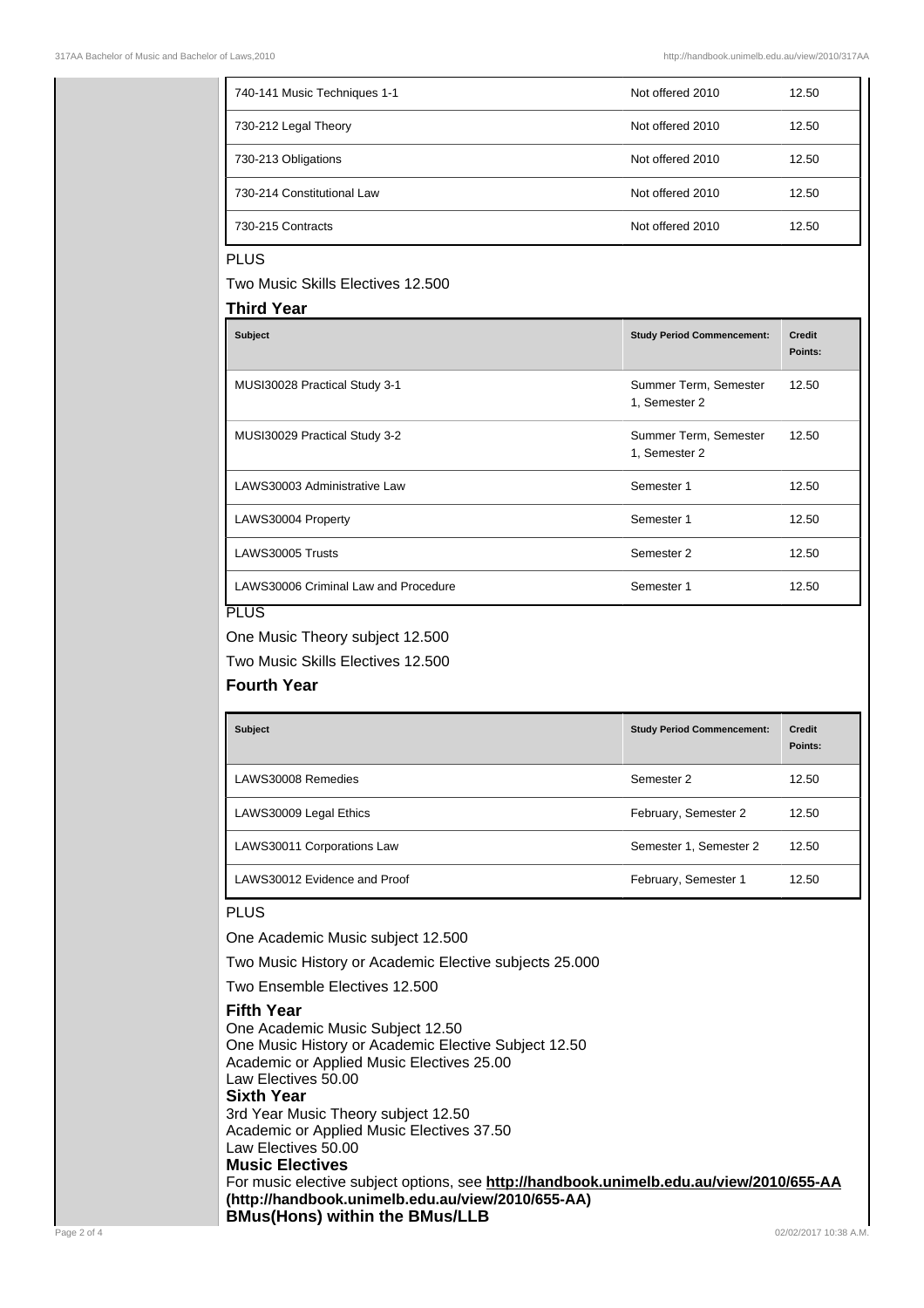|                                                   | The BMus component of this combined degree may be awarded with Honours, on the<br>recommendation of the Board of Examiners, on the basis of a student's performance in third<br>and fourth year level music subjects (indicated by subject codes: 740-3xx or 740-4xx), excluding<br>Ensemble electives.                                                                                                                                                                                                                                                                                                                                                                                    |
|---------------------------------------------------|--------------------------------------------------------------------------------------------------------------------------------------------------------------------------------------------------------------------------------------------------------------------------------------------------------------------------------------------------------------------------------------------------------------------------------------------------------------------------------------------------------------------------------------------------------------------------------------------------------------------------------------------------------------------------------------------|
|                                                   | Music Techniques 2-2 and core music history subjects, when taken in year 3 (or later) as part of<br>a standard course plan in a combined degree, will be included in the honours calculation.                                                                                                                                                                                                                                                                                                                                                                                                                                                                                              |
|                                                   | To be eligible for honours, students must take 37.5 points from the following subjects at 4th year<br>level. Pre-requisite for all subjects is special permission. (Subject specific pre-requisites do not<br>apply.) Students should consult a student advisor regarding eligibility and special permission<br>requirements.                                                                                                                                                                                                                                                                                                                                                              |
|                                                   | $#$ Dissertation 37.50<br># Music Performance 4-1 18.75<br>$#$ Music Performance 4-2 18.75<br>Composition 2-1 18.75<br>#<br>Composition 2-2 18.75<br>#<br>$#$ Composition 3-1 18.75<br>Composition 3-2 18.75<br>#<br>$#$ Practical Study 4-1* 12.50                                                                                                                                                                                                                                                                                                                                                                                                                                        |
|                                                   | $#$ Practical Study 4-2* 12.50                                                                                                                                                                                                                                                                                                                                                                                                                                                                                                                                                                                                                                                             |
|                                                   | *Plus 1 academic/applied elective at 4th year level                                                                                                                                                                                                                                                                                                                                                                                                                                                                                                                                                                                                                                        |
|                                                   | An overall honours result is calculated as follows:<br>$_{\#}$ best 37.5 points of music subjects taken at 3rd year level;                                                                                                                                                                                                                                                                                                                                                                                                                                                                                                                                                                 |
|                                                   | $#$ best 37.5 points of music subjects taken at 4th year level;                                                                                                                                                                                                                                                                                                                                                                                                                                                                                                                                                                                                                            |
|                                                   | $#$ the mark for each subject is weighted according to its point value in the course;                                                                                                                                                                                                                                                                                                                                                                                                                                                                                                                                                                                                      |
|                                                   | $#$ 4th year marks are weighted 2:1 against 3rd year marks;                                                                                                                                                                                                                                                                                                                                                                                                                                                                                                                                                                                                                                |
|                                                   | Students who achieve an average result of 80 per cent or above will be awarded the degree<br>with Honours.                                                                                                                                                                                                                                                                                                                                                                                                                                                                                                                                                                                 |
| <b>Entry Requirements:</b>                        | There will be no further entry into this course from 2007.                                                                                                                                                                                                                                                                                                                                                                                                                                                                                                                                                                                                                                 |
| <b>Core Participation</b><br><b>Requirements:</b> | It is University policy to take all reasonable steps to minimise the impact of disability upon<br>academic study, and reasonable adjustments will be made to enhance a student's participation<br>in the University's programs. Students who feel their disability will impact on meeting the<br>requirements of this course are encouraged to discuss this matter with a Faculty Student<br>Adviser and the Disability Liaison Unit.                                                                                                                                                                                                                                                      |
| <b>Further Study:</b>                             | The School of Music offers a wide range of graduate courses:<br>$#$ Master of Music - specialisations available in Performance, Conducting, Composition,<br>Musicology/Ethnomusicology and Music Therapy (by research)<br>$#$ Master of Music Studies (by coursework, including intensive mode subjects) -<br>specialisations available in Performance/Teaching, Composition, Musicology/<br>Ethnomusicology.<br>$_{\#}$ Master of Music Therapy - A coursework program leading to professional registration as<br>Music Therapists (RMT) with the Australian Music Therapy Association (Inc.).<br>$#$ Doctor of Musical Arts - a professional coursework doctorate in music performance.  |
|                                                   | Doctor of Philosophy - Music (Thesis only)<br>#<br>Doctor of Philosophy - Performance (50% Performance, 50% Thesis)                                                                                                                                                                                                                                                                                                                                                                                                                                                                                                                                                                        |
|                                                   | #<br>$_{\#}$ Graduate Diploma in Guided Imagery and Music - an intensive mode coursework degree                                                                                                                                                                                                                                                                                                                                                                                                                                                                                                                                                                                            |
|                                                   | providing advanced level training in Guided Imagery and Music (GIM) therapy.<br>$_{\rm #}$ Postgraduate Certificate/Diploma in Music - a pathway for music graduates with a three-<br>year degree to gain an Honours degree equivalent and thereby become eligible for<br>higher degree study. Specialisations available in Performance, Composition, Musicology/<br>Ethnomusicology, Instrumental/Vocal Teaching and Early Music.<br>$_{\#}$ Graduate Certificate/Diploma in Music - designed for university graduates in any field who<br>wish to undertake university-level study in music.<br>For further information on graduate study options, see www.futurestudents.unimelb.edu.au |
|                                                   | (http://www.futurestudents.unimelb.edu.au)                                                                                                                                                                                                                                                                                                                                                                                                                                                                                                                                                                                                                                                 |